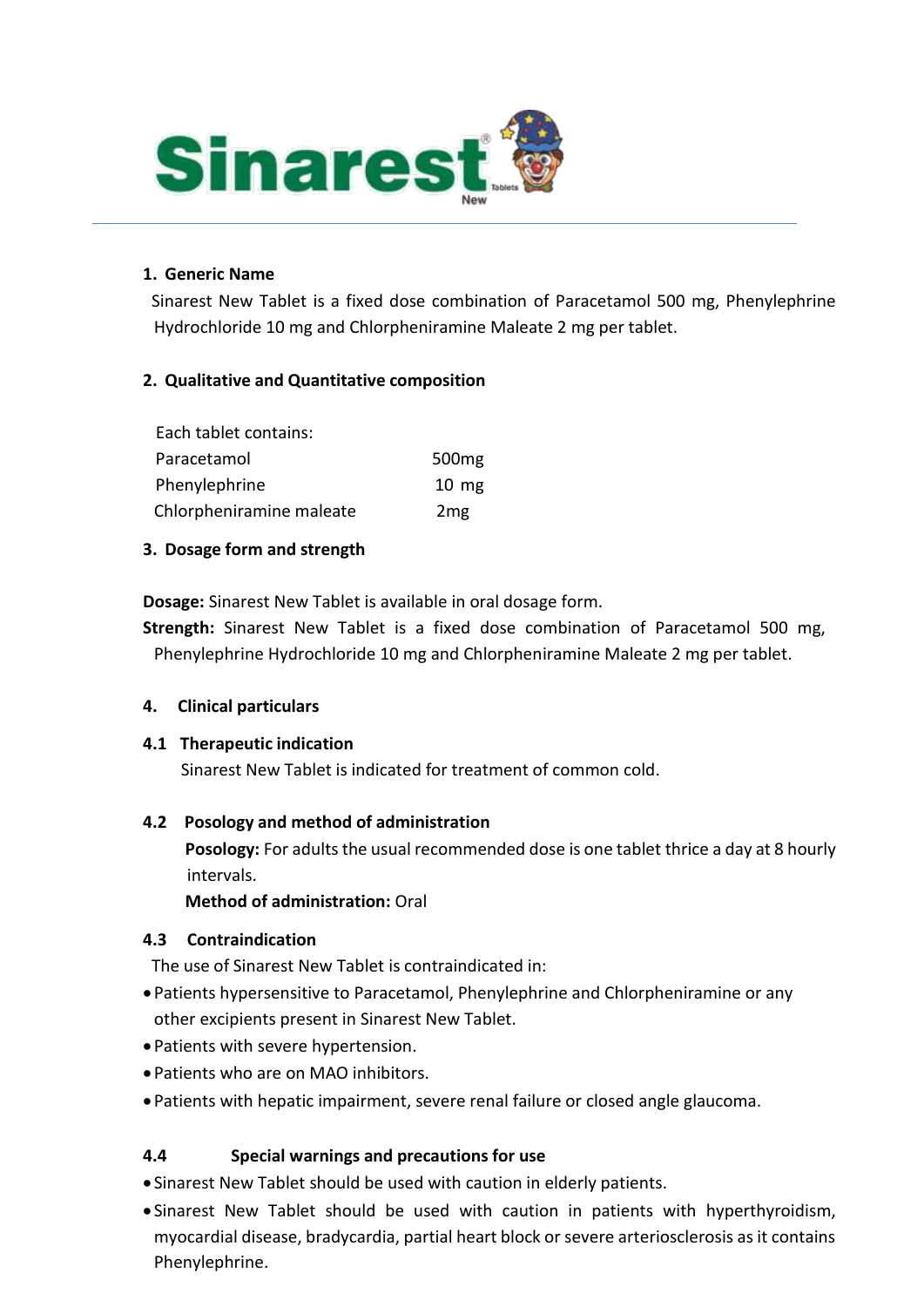- Sinarest New Tablet should be used with caution in patients with asthma, bladder neck obstruction, cardiovascular disease, COPD, GI obstruction, glaucoma, hepatic impairment, hyperthyroidism, increased intraocular pressure, malnutrition, renal impairment, elderly patients and patients taking CNS depressants.
- Sinarest New Tablet should be used with caution in patients who are suffering with severe hypovolemia as it contains Paracetamol.
- Paracetamol: Risk for rare, but serious skin reactions that can be fatal; these reactions include Stevens- Johnson Syndrome (SJS), toxic epidermal necrolysis (TEN) and acute generalized exanthematous pustulosis (AGEP); symptoms may include skin redness, blisters and rash.
- It is advisable not to drive or operate machinery when on treatment with Sinarest New Tablet.
- Use with caution in patients with Raynaud's phenomenon or diabetes. Patients with prostatic hypertrophy may have increased difficulty with micturition.
- Phenylephrine should be used with care in patients with closed angle glaucoma and prostatic enlargement.
- Chlorpheniramine, in common with other drugs having anticholinergic effects, should be used with caution in epilepsy; raised intra-ocular pressure including glaucoma; prostatic hypertrophy; severe hypertension or cardiovascular disease; bronchitis, bronchiectasis or asthma; hepatic impairment; renal impairment.
- Children and the elderly are more likely to experience the neurological anticholinergic effects and paradoxical excitation (eg. increased energy, restlessness, nervousness). Should not be used with other antihistamine containing products, including antihistamine containing cough and cold medicines.
- To be sold by retail on the prescription of R.M.P only.
- Risk of medication errors and hepatotoxicity: Take care when prescribing and administering Sinarest New Tablet to avoid dosing errors which could result in accidental overdose and death.
- Sinarest New Tablet contains Paracetamol which is associated with cases of acute liver failure, at times resulting in liver transplant and death. Most of the cases of liver injury are associated with the use of Paracetamol at doses that exceed the maximum daily limits, and often involve more than one paracetamol-containing product.

# **Warning- Taking more than daily dose may cause serious liver damage or allergic reactions such as swelling of the face, mouth and throat, difficulty in breathing, itching and rash.**

## **4.5 Drug interactions**

# **Below mentioned are the drug- drug interactions of Paracetamol:**

- Anticoagulant drugs (warfarin) dosage may require reduction if paracetamol and anticoagulants are taken for a prolonged period of time.
- Paracetamol absorption gets increased by substances that increases gastric emptying, e.g. metoclopramide.
- Paracetamol absorption is decreased by substances that decreases gastric emptying, e.g. propantheline, antidepressants with anticholinergic properties, and narcotic Analgesics.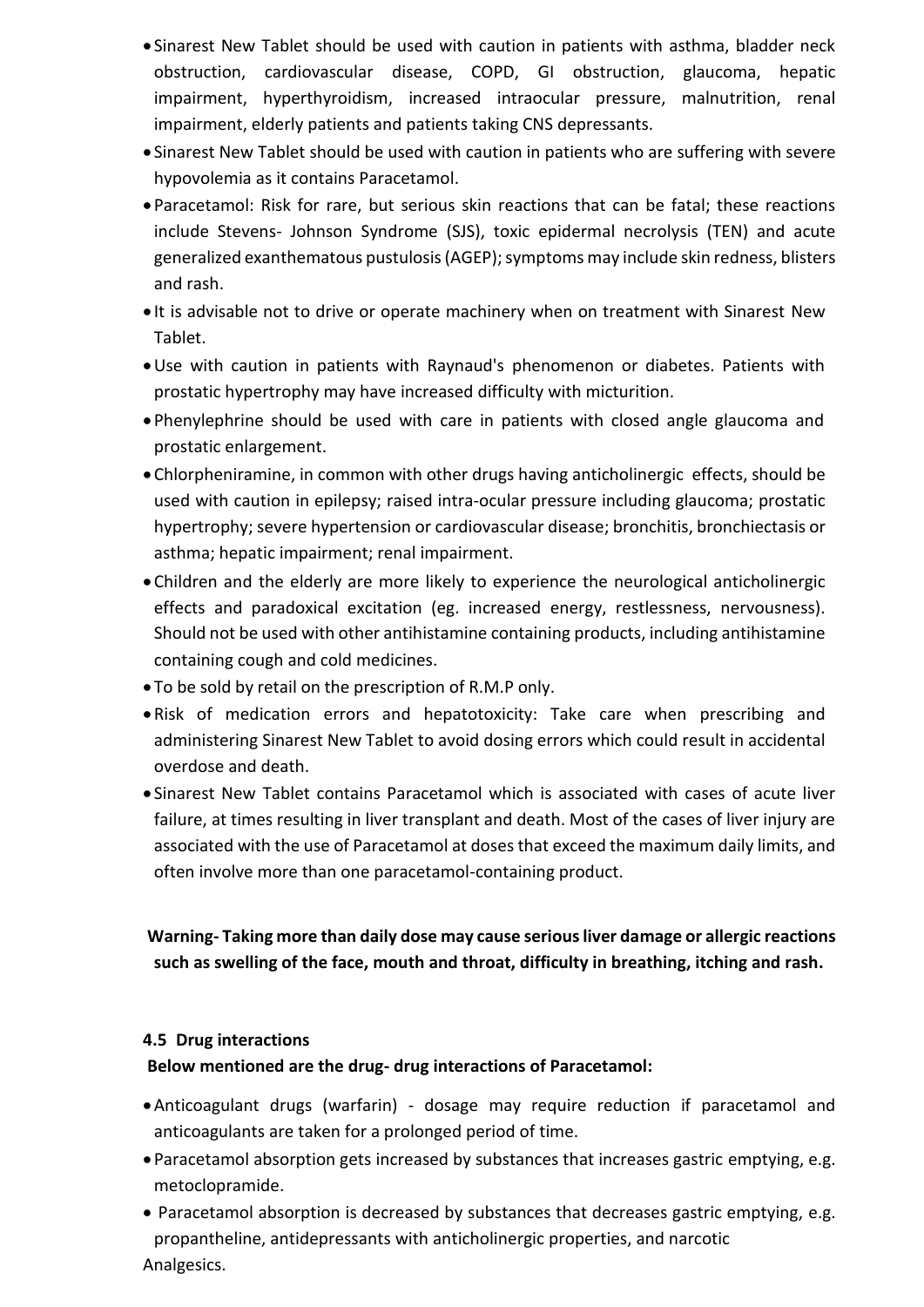- The risk of paracetamol toxicity may be increased in patients receiving other potentially hepatotoxic drugs or drugs that induce liver microsomal enzymes such as alcohol and anticonvulsant agents
- Paracetamol excretion may be affected and plasma concentrations altered when given with probenecid.
- Colestyramine reduces the absorption of Paracetamol if given within 1 hour of Paracetamol.

## **Below mentioned are the drug- drug interactions of Chlorpheniramine Maleate:**

- Drug-drug interactions of Chlorpheniramine Maleate may occur with CNS depressants as it may cause increased sedation.
- Drug-drug interactions of Chlorpheniramine Maleate may occur with MAO inhibitors as it cause increased anticholinergic effects.

# **Below mentioned drug- drug interactions of Phenylephrine Hydrochloride have been noted:**

Drug-drug interactions of Phenylephrine may occur with Monoamine Oxidase Inhibitors (MAOIs) or tricyclic antidepressants and an indirect or mixed-acting sympathomimetic and may result in a hypertensive crisis.

## **4.6 Use in special population**

- Pediatric: Sinarest New Tablet should be used with caution in children and generally avoided in those less than 2 years of age.
- Geriatric: Elderly population may be at greater risk for the side-effects.
- Liver impairment: Use with caution. Consult physician before use.
- Renal failure: Use with caution.
- Pregnancy and lactation: US Food and Drug Administration (FDA) has specified Chlorphenamine maleate as a pregnancy category B drug which indicates that animaland human studies have failed to demonstrate a risk to the fetus in any trimester. Paracetamol has been specified as a pregnancy category C drug which indicates that animal studies show an adverse effect on the fetus but there are no teratogenic studies of Paracetamol in pregnant women. Sinarest New Tablet is recommended to be taken during pregnancy only under doctor's recommendation**.**

## **4.7 Effects on ability to drive and use machine**

It is advisable not to drive or operate machinery when on treatment with Sinarest New Tablet.

## **4.8 Undesirable effects**

 Below mentioned are the suspected adverse events for Paracetamol, Phenylephrine and Chlorpheniramine Maleate.

Below mentioned is the summary of adverse drug reactions which may occur due to Paracetamol: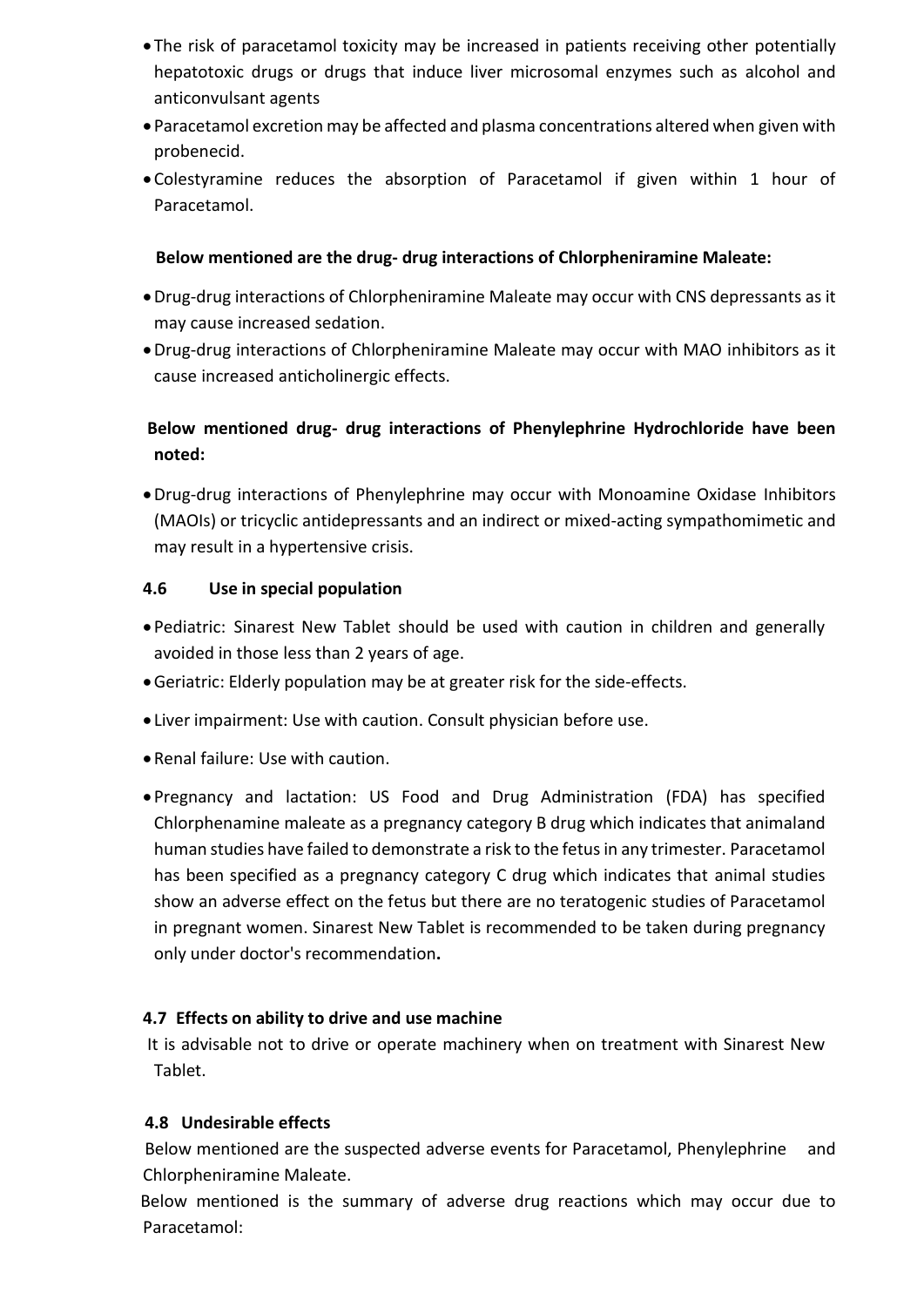Paracetamol is safe as well as well tolerated drug and suspected adverse drug reaction are very rare and of mild intensity which are nausea, rashes or leukopenia. In very rare cases serious, adverse drug reaction may occur including rash, itching/swelling (especially of the face/tongue/throat), severe dizziness and trouble breathing.

 Below mentioned is the summary of adverse drug reaction which may occur due to Phenylephrine:

 Oral Phenylephrine hydrochloride may cause mild upset stomach, trouble sleeping, dizziness, lightheadedness, headache, nervousness, shaking, dry mouth or fast heartbeat.

 Below mentioned are the adverse drug reaction may occur due to Chlorpheniramine Maleate

CNS: stimulation, sedation, drowsiness, excitability.

CV: hypotension, palpitations, weak pulse.

GI: epigastric distress, dry mouth, constipation.

GU: urine retention.

Respiratory: thick bronchial secretions.

#### **4.9 Overdose**

Initiate general symptomatic and supportive measures in all cases of over dosages where necessary as directed by the physician.

## **5. Pharmacological properties**

#### **5.1 Mechanism of action**

Paracetamol acts primarily in the CNS, increases the pain threshold by inhibiting both isoforms of cyclooxygenase, COX-1, COX-2, and COX-3 enzymes involved in prostaglandin (PG) synthesis. The antipyretic properties of acetaminophen are likely due to direct effects on the heat regulating centers of the hypothalamus resulting in peripheral vasodilation, sweating and hence heat dissipation.

Phenylephrine is indicated for the symptomatic relief from nasal congestion caused by the common cold. As a vasoconstrictor, Phenylephrine possesses both indirect and direct

sympathomimetic effects. The dominant, direct effect is agonism at  $\alpha$ 1-adrenergic receptors located on capacitance blood vessels of the nasal mucosa, resulting in vasoconstriction, which limits the amount of fluid to enter the nose, throat, and sinus linings, and decreases inflammation of nasal membranes.

Chlorpheniramine maleate is a histamine H1 antagonist used in allergic reactions, hay fever, rhinitis, urticaria and asthma. One of the most widely used of the classical antihistaminics. The mechanism of action of Chlorpheniramine maleate is, it binds to the histamine H1 receptor. This blocks the action of endogenous histamine, which subsequently leads to temporary relief of the negative symptoms brought on by histamine. Chlorpheniramine, is a histamine H1 antagonist (or more correctly, an inverse histamine agonist) of the alkylamine class. It competes with histamine for the normal H1-receptor sites on effector cells of the gastrointestinal tract, blood vessels and respiratory tract. It provides effective, temporary relief of sneezing, watery and itchy eyes, and runny nose due to hay fever and other upper respiratory allergies.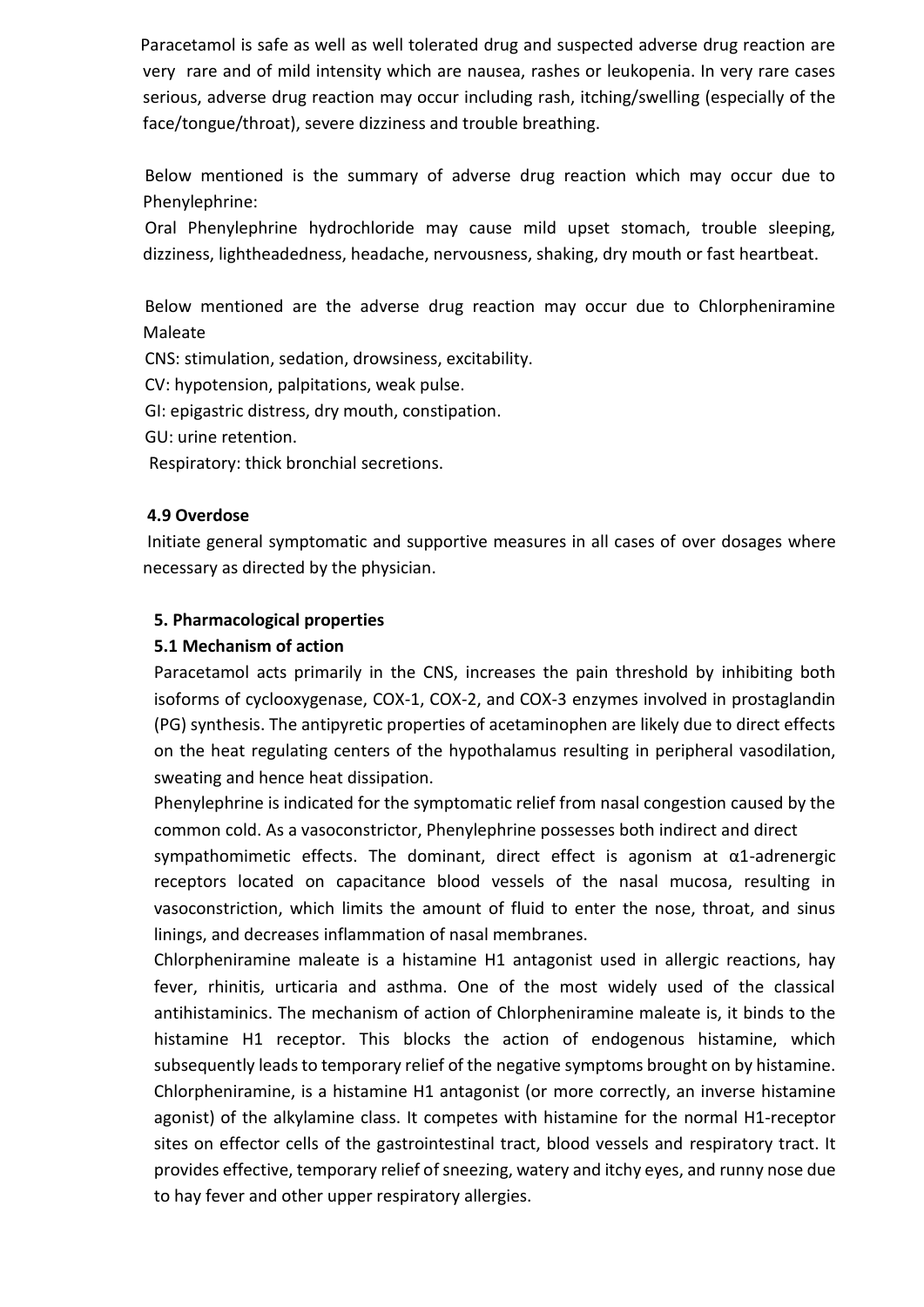#### **5.2 Pharmacodynamic properties**

Paracetamol is a widely used analgesic and antipyretic drug that is used for the relief of fever, headaches, and other minor aches and pains. It is a major ingredient in numerous cold and flu medications and many prescription analgesics. It is extremely safe in standard doses, but because of its wide availability, deliberate or accidental overdoses are not uncommon.

Paracetamol, unlike other common analgesics such as aspirin and ibuprofen, has no antiinflammatory properties or effects on platelet function, and it is not a member of the class of drugs known as non-steroidal anti-inflammatory drugs or NSAIDs. At therapeutic doses Paracetamol does not irritate the lining of the stomach nor affect blood coagulation, kidney function, or the fetal ductus arteriosus (as NSAIDs can). Like NSAIDs and unlike opioid analgesics, Paracetamol does not cause euphoria or alter mood in any way. Paracetamol and NSAIDs have the benefit of being completely free of problems with addiction, dependence, tolerance and withdrawal. Paracetamol is used on its own or in combination with pseudoephedrine, Dextromethorphan, Chlorpheniramine, diphenhydramine, doxylamine, codeine, hydrocodone, or oxycodone.

Phenylephrine is a powerful vasoconstrictor. It is used as a nasal decongestant and cardiotonic agent. Phenylephrine is a postsynaptic α1-receptor agonist with little effect on β-receptors of the heart. Parentral administration of Phenylephrine causes a rise in systolic and diastolicpressures, a slight decrease in cardiac output, and a considerable increase in peripheral resistance; most vascular beds are constricted, and renal, splanchnic, cutaneous, and limb blood flows are reduced while coronary blood flow is increased. Phenylephrine also causes pulmonary vessel constriction and subsequent increase in pulmonary arterial pressure. Vasoconstriction in the mucosa of the respiratory tract leads to decreased edema and increased drainage of sinus cavities.

Chlorpheniramine maleate is a histamine H1 antagonist of the alkylamine class. It competes with histamine for the normal H1-receptor sites on effector cells of the gastrointestinal tract, blood vessels and respiratory tract. It provides effective, temporary relief of sneezing, watery and itchy eyes, and runny nose due to hay fever and other upper respiratory allergies.

#### **5.3 Pharmacokinetic properties**

Paracetamol is readily absorbed from the gastrointestinal tract with peak plasma concentrations occurring about 10 to 60 minutes after oral doses. Paracetamol is distributed into most body tissues. It crosses the placenta and is present in breast milk. Plasma-protein binding is negligible at usual therapeutic concentrations but increases with increasing concentrations. The elimination half-life of Paracetamol varies from about 1 to 3 hours. Paracetamol is metabolised mainly in the liver and excreted in the urine mainly as the glucuronide and sulfate conjugates. Less than 5% is excreted as unchanged Paracetamol. A minor hydroxylated metabolite (Nacetylp- benzoquinoneimine), is usually produced in very small amounts by cytochrome P450 isoenzymes (mainly CYP2E1 and CYP3A4) in the liver and kidney. It is usually detoxified by conjugation with glutathione but may accumulate after Paracetamol over dosage and cause tissue damage.

Phenylephrine has low oral bioavailability owing to irregular absorption and first-pass metabolism by monoamine oxidase in the gut and liver. When injected subcutaneously or intramuscularly it takes 10 to 15 minutes to act; subcutaneous and intramuscular injections are effective for up to about 1 hour and up to about 2 hours, respectively. Intravenous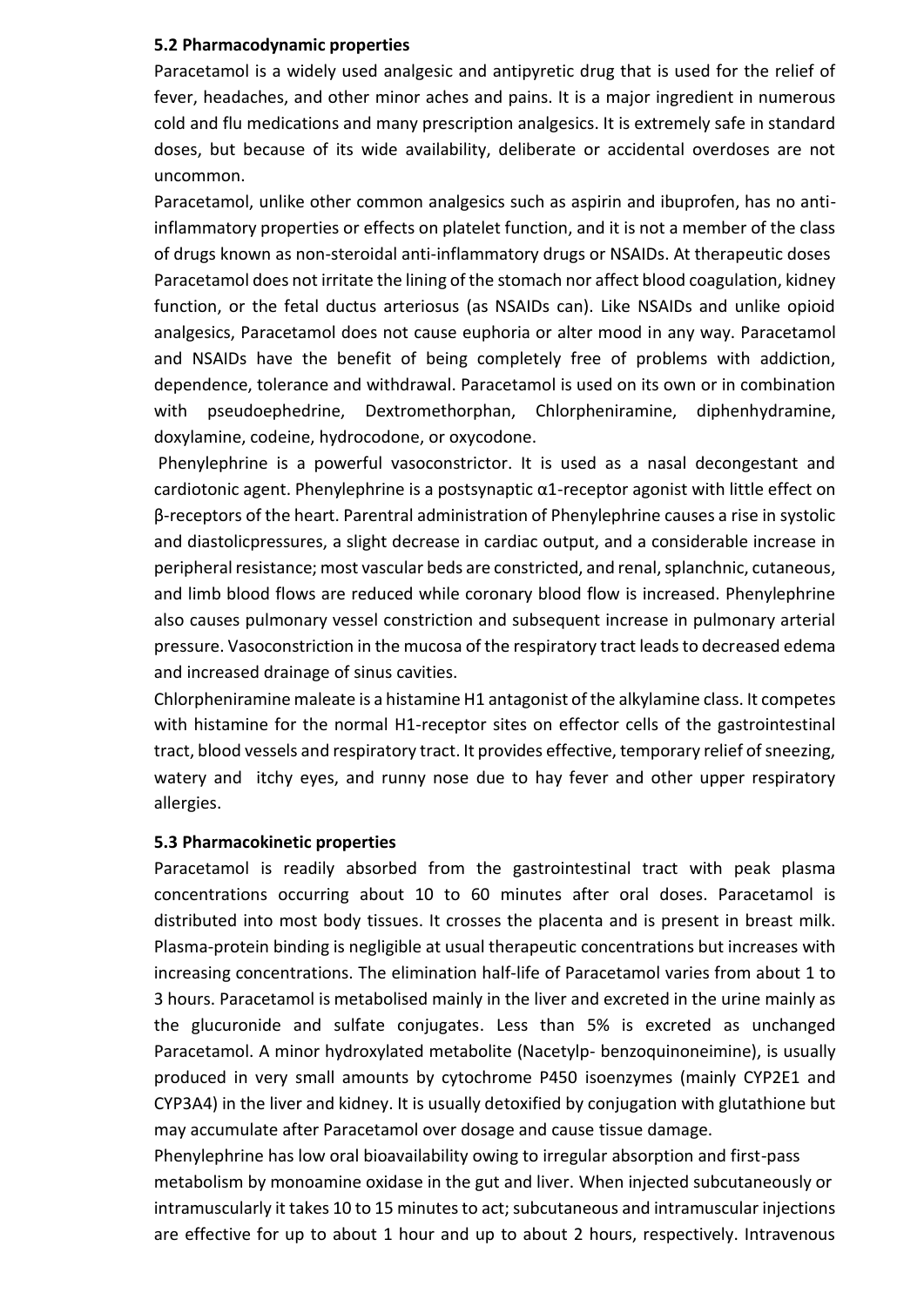injections are effective for about 20 minutes. Systemic absorption follows topical application.

Chlorphenamine maleate is absorbed relatively slowly from the gastrointestinal tract, peak plasma concentrations occurring about 2.5 to 6 hours after oral doses. Bioavailability is low, values of 25 to 50% having been reported. Chlorphenamine appears to undergo considerable first-pass metabolism. About 70% of Chlorphenamine in the circulation is bound to plasma proteins. There is wide inter individual variation in the pharmacokinetics of Chlorphenamine; values ranging from 2 to 43 hours have been reported for the half-life. Chlorphenamine is widely distributed in the body, and enters the CNS. Chlorphenamine maleate is extensively metabolised. Metabolites include desmethyl- and didesmethylchlorphenamine. Unchanged drug and metabolites are excreted primarily in the urine; excretion is dependent on urinary pH and flow rate. Only trace amounts have been found in the faeces. Duration of action of 4 to 6 hours has been reported; this is shorter than may be predicted from pharmacokinetic parameters. More rapid and extensive absorption, faster clearance, and a shorter half-life have been reported in children.

#### **6. Nonclinical properties**

# **6.1 Animal Toxicology or Pharmacology**

NA

## **7. Description**

Phenylephrine is in a class of medications called nasal decongestants. Its chemical name is hydrogen 3-[(1R)-1-hydroxy-2-(methylamino)ethyl] phenol chloride and its structural formula is

$$
\mathbf{H}^{\mathbf{D}} \underbrace{\bigwedge_{\mathbf{H},\mathbf{G}\mathbf{H}_{1}}\mathbf{H}}^{\mathbf{H},\mathbf{G}\mathbf{H}} \bullet \mathbf{H}\mathbf{G}
$$

Its empirical formula is [C9H13NO2,](https://pubchem.ncbi.nlm.nih.gov/#query%3DC9H13NO2) and its molecular weight is 167.2 g/mol.

Chlorpheniramine maleate is in a class of medications called antihistamines. Its chemical name is(2Z)-but-2-enedioic acid; [3-(4-chlorophenyl)-3-(pyridin-2-yl)propyl] dimethylamine and its structural formula is :



Its empirical formula is C16H19ClN2.C4H4O4 or C20H23ClN2O4and its molecular weight is 390.9.

Paracetamol belongs to Non-Steroidal Anti-inflammatory Drugs (NSAIDs). Its chemical name is N-acetyl-para-aminophenol (APAP) and its structural formula is:



Its empirical formula i[s C8H9NO2a](https://pubchem.ncbi.nlm.nih.gov/#query%3DC8H9NO2)nd its molecular weight is 155.19 g/mol.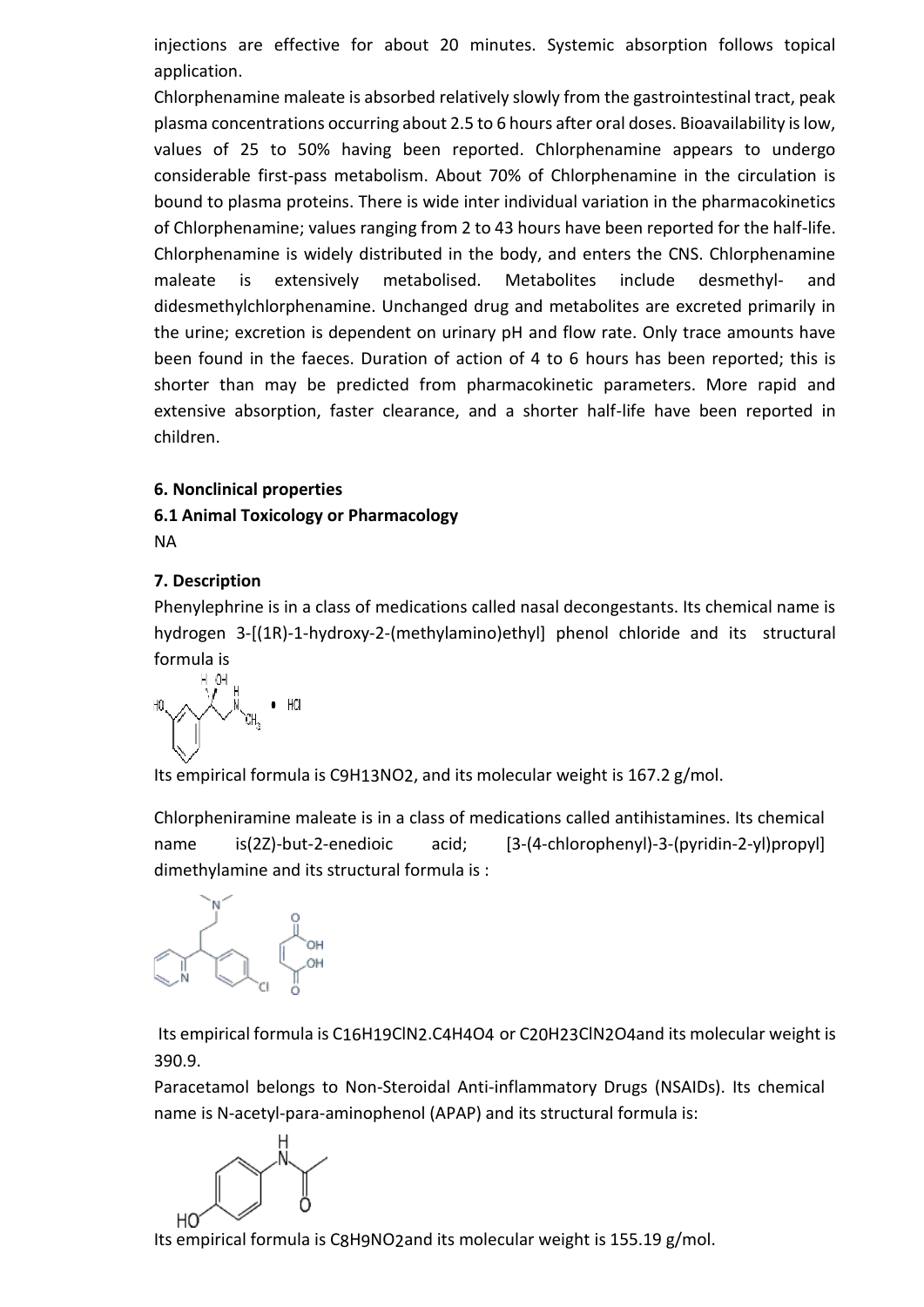## **8. Pharmaceutical particulars**

#### **8.1 Incompatibilities**

There are no known incompatibilities.

#### **8.2 Shelf-life**

36 Months

#### **8.3 Packaging Information**

15 tablets per strip of Sinarest New tablet.

#### **8.4 Storage and handling instructions**

Store below 30 $^{\circ}$ C in a dark and dry place.

#### **9. Patient Counselling Information**

#### **9.1 Adverse Reactions**

Sinarest New tablet is generally well tolerated and adverse events are rare. Sinarest New tablet contains Paracetamol, Phenylephrine and Chlorpheniramine Maleate. Below we have mentioned the adverse events of Paracetamol, Phenylephrine and Chlorpheniramine Maleate.

Below mentioned is the summary of adverse drug reactions which may occur due to Paracetamol.

Paracetamol is safe as well as well tolerated drug and suspected adverse drug reaction are very rare and of mild intensity which are nausea, rashes or leukopenia. In very rare cases serious adverse drug reaction may occur including rash, itching/swelling (especially of the face/tongue/throat), severe dizziness and trouble breathing.

Below mentioned is the summary of adverse drug reaction which may occur due to Phenylephrine.

Oral Phenylephrine hydrochloride may cause mild upset stomach, trouble sleeping, dizziness, lightheadedness, headache, nervousness, shaking, dry mouth or fast heartbeat. Below mentioned are the adverse drug reaction may occur due to Chlorpheniramine Maleate.

CNS: stimulation, sedation, drowsiness, excitability.

CV: hypotension, palpitations, weak pulse.

GI: epigastric distress, dry mouth, constipation.

GU: urine retention.

Respiratory: thick bronchial secretions.

#### **9.2 Drug interactions**

#### **Below mentioned are the drug- drug interactions of Paracetamol:**

- Anticoagulant drugs (warfarin) dosage may require reduction if paracetamol and anticoagulants are taken for a prolonged period of time.
- Paracetamol absorption gets increased by substances that increases gastric emptying, e.g. metoclopramide.
- Paracetamol absorption is decreased by substances that decreases gastric emptying, e.g. propantheline, antidepressants with anticholinergic properties, and narcotic Analgesics.
- The risk of paracetamol toxicity may be increased in patients receiving other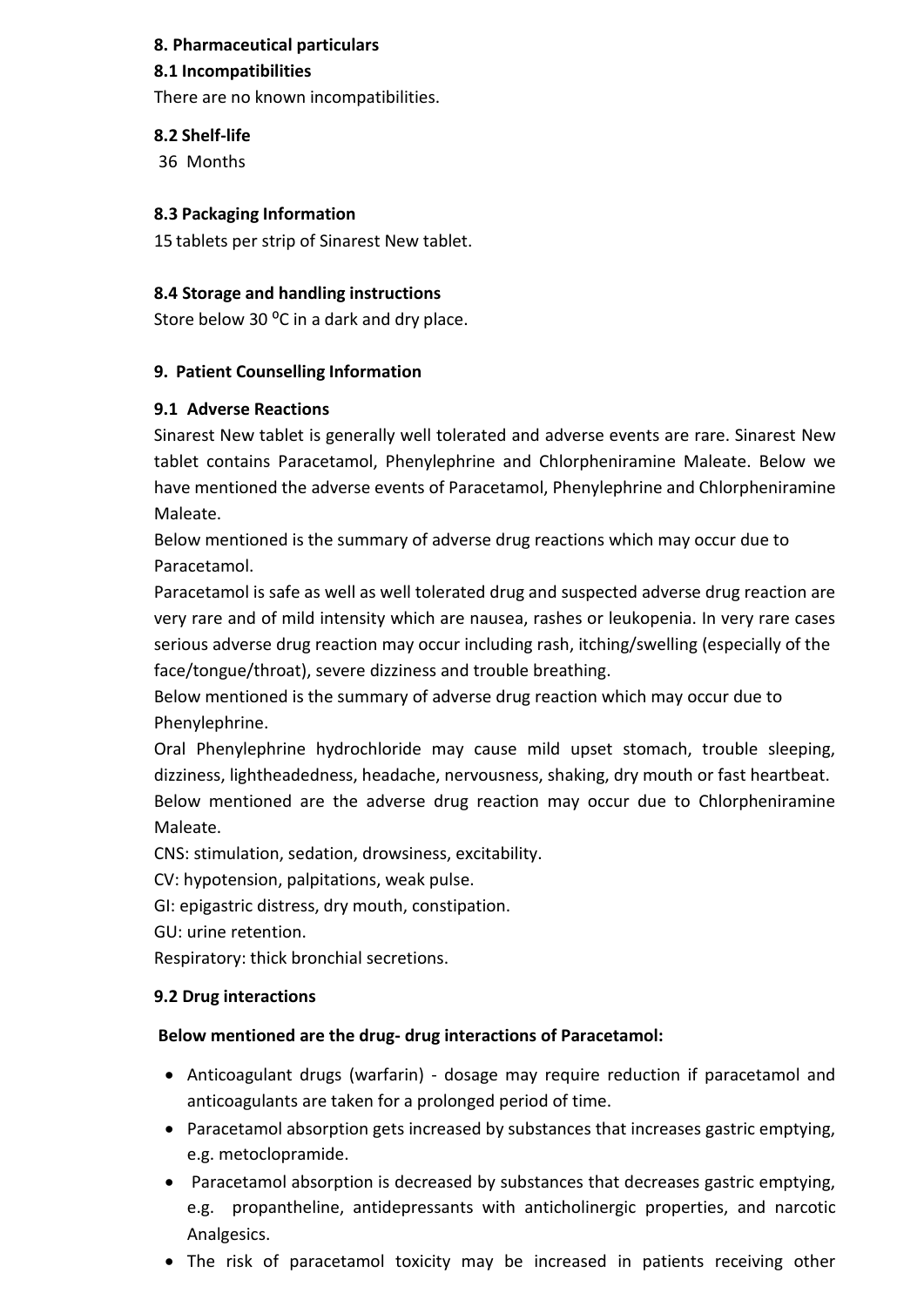potentially hepatotoxic drugs or drugs that induce liver microsomal enzymes such as alcohol and anticonvulsant agents

- Paracetamol excretion may be affected and plasma concentrations altered when given with probenecid.
- Colestyramine reduces the absorption of Paracetamol if given within 1 hour of Paracetamol.

## **Below mentioned are the drug- drug interactions of Chlorpheniramine Maleate:**

- Drug-drug interactions of Chlorpheniramine Maleate may occur with CNS depressants as it may cause increased sedation.
- Drug-drug interactions of Chlorpheniramine Maleate may occur with MAO inhibitors as it cause increased anticholinergic effects.

# **Below mentioned drug- drug interactions of Phenylephrine Hydrochloride have been noted:**

 Drug-drug interactions of Phenylephrine may occur with Monoamine Oxidase Inhibitors (MAOIs) or tricyclic antidepressants and an indirect or mixed-acting sympathomimetic and may result in a hypertensive crisis.

## **9.3 Dosage**

For adults the usual recommended dose is one tablet thrice a day at 8 hourly intervals.

## **9.4 Storage**

Store below 30 $^{\circ}$ C in a dark and dry place.

## **9.5 Risk Factors**

Refer part 4.4

## **9.6 Self-monitoring information**

NA

# **9.7 Information on when to contact a health care provider or seek emergencyhelp**

Patient is advised to be alert for the emergence or worsening of the adverse reactions and contact the prescribing physician.

## **9.8 Contraindications**

The use of Sinarest New Tablet is contraindicated in:

- Patients hypersensitive to Paracetamol, Phenylephrine and Chlorpheniramine or any other excipients present in Sinarest New Tablet.
- Patients with severe hypertension.
- Patients who are on MAO inhibitors.

## **10 Manufactured by**

Centaur Pharmaceutic Pvt. Ltd.